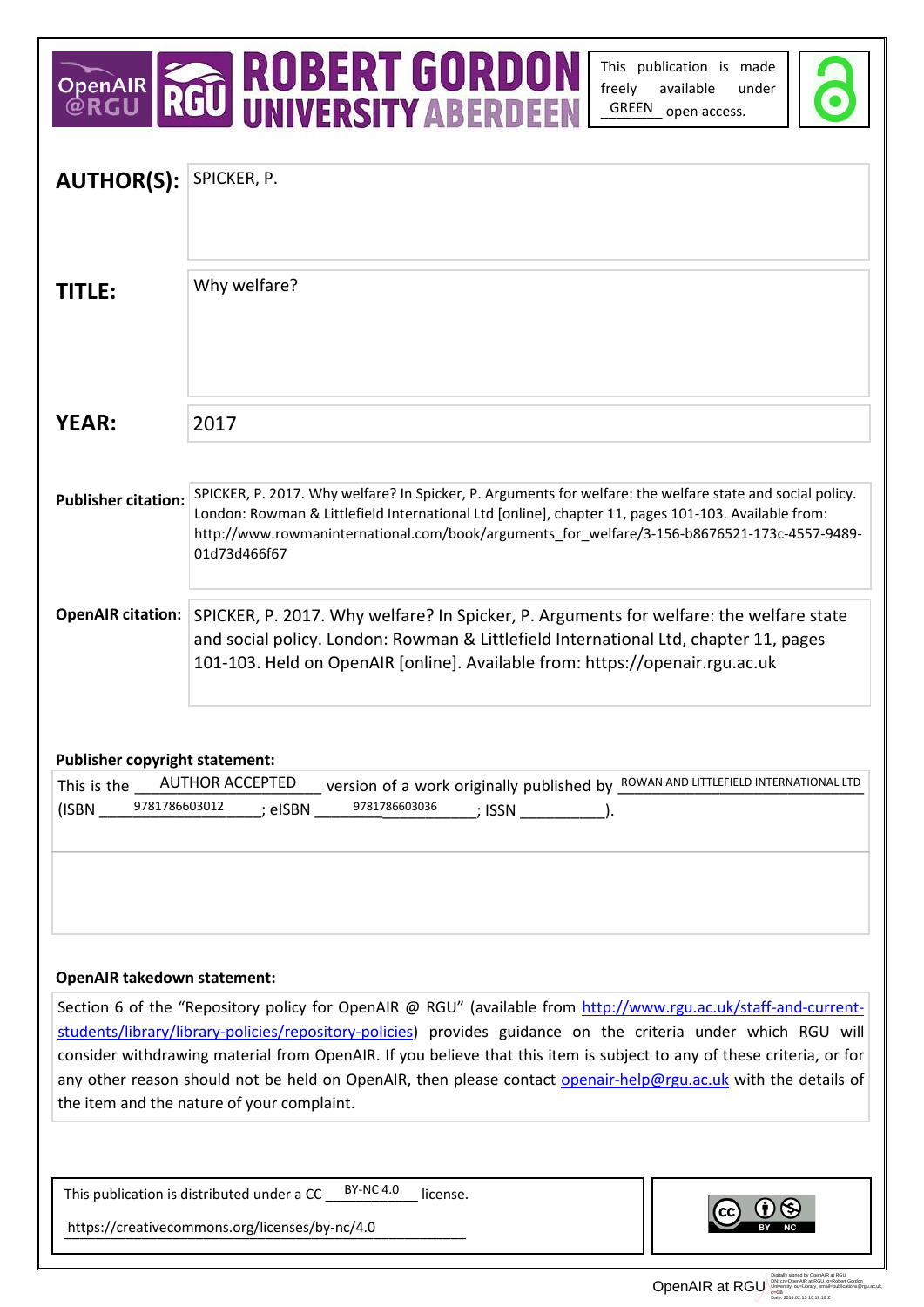## **Why welfare?**

This short book has presented 26 of the principal reasons for the provision of welfare.

A. Welfare is the right thing to do if

- it has good consequences
- it is consistent with general moral rules, such as human rights or the principles of major religions
- it is done in recognition of specific obligations, or
- it is the sort of thing done by good people.

However, it cannot be assumed that welfare is good or bad in itself. It all depends on what the provision is and what it is doing.

- B. It is good to do things for other people, whether this is done out of benevolence, altruism or humanitarianism, or a sense of social responsibility, duty or reciprocity.
- C. Sometimes we feel, morally, that something must be done, people are in need, or that state or social organisations have to take action.
- D. People have a range of rights to welfare:

particular rights gained from interaction, exchange and contract, rights of citizenship, and human rights.

### E. Welfare serves people's interests.

People who are self-interested tend to choose to have welfare. People make collective arrangements with others for their mutual benefit, and to further their common and shared interests. If the choices which lead to them being set up are legitimate, so are the arrangements.

### F. Welfare furthers the common good:

the interests which people have in common, and the interests they share as members of a community or members of a society.

### G. There are limits to markets.

Markets sometimes 'fail', in the sense that they cannot work adequately. The advantages claimed for markets cannot consistently be realised, because many of the situations that welfare provision has to deal with are different from the conventional representation of production and economic exchange. The demand for services cannot be met consistently and effectively through commodification and exchange.

There would be gaps even if markets were to function perfectly. Markets cannot do everything. Some other arrangement has to be made.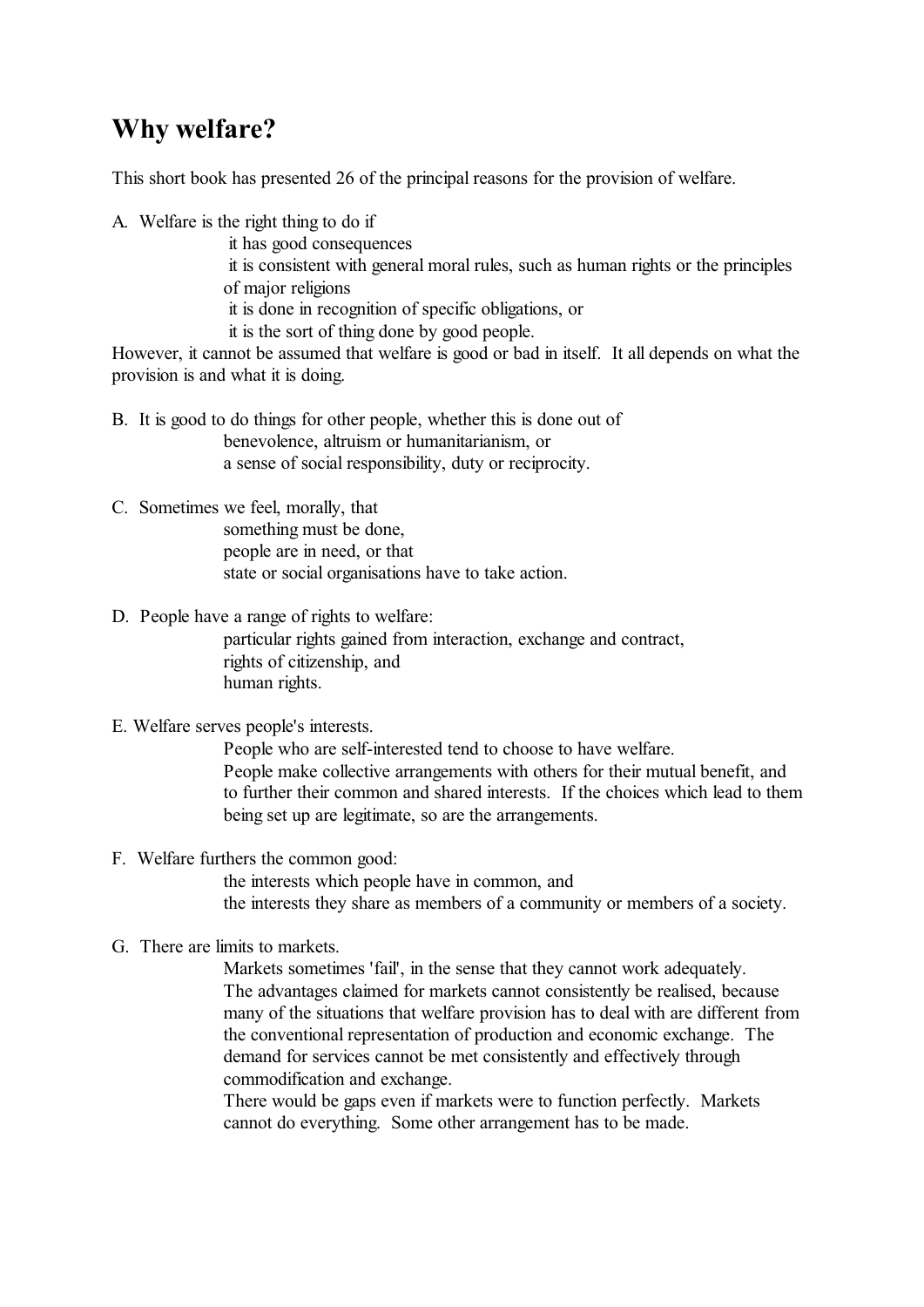H. Some universal standards are needed for people to function as individuals, to live with dignity, and to make it possible to thrive and make choices.

I. There is also a need to protect some people.

J. Welfare needs to be delivered through public services, which cannot operate as businesses do.

> Public services have developed to deliver services in ways that are compatible with public policy. Beginning with policy requires services to be directed to meet aims effectively and accountable in those terms. To achieve the aims of policy, and because they cannot be funded by payment at the point of consumption, public services have to operate as a trust.

K. Public services may be developed

to deliver social goods to ensure minimum standards to develop services which users could not realistically pay for in their own right to provide comprehensive services.

L. Public services have also developed as a pragmatic response to requirements for service delivery.

M. Government is there to serve the interests of its citizens, and to do things that people want to have done.

N. Democratic governments have stronger commitments to welfare

if they accept that citizens have rights, or if they are accountable to an electorate.

O. Government is a practical and legitimate option for the development of collective action. Equally, governments enhance their legitimacy by providing welfare.

P. Government depends on legal authority, and welfare may rely on the exercise of such authority.

> Some things that have to be done require appropriate legal authority which can only come from government.

There is sometimes a case to use compulsion to ensure public benefit.

Q. Welfare broadens the range of mechanisms by which governments govern. Welfare provision offers mechanisms to persuade, promote, or offer incentives. Consequently, where there are developed welfare services, government is better able to act proportionately within its legitimate sphere.

R. Government is the provider of last resort, which justifies residual provision; its role extends to institutional provision as it comes to accept further responsibilities for citizens' welfare.

S. Welfare is an expression of moral values in itself, but it can also promote other core moral values.